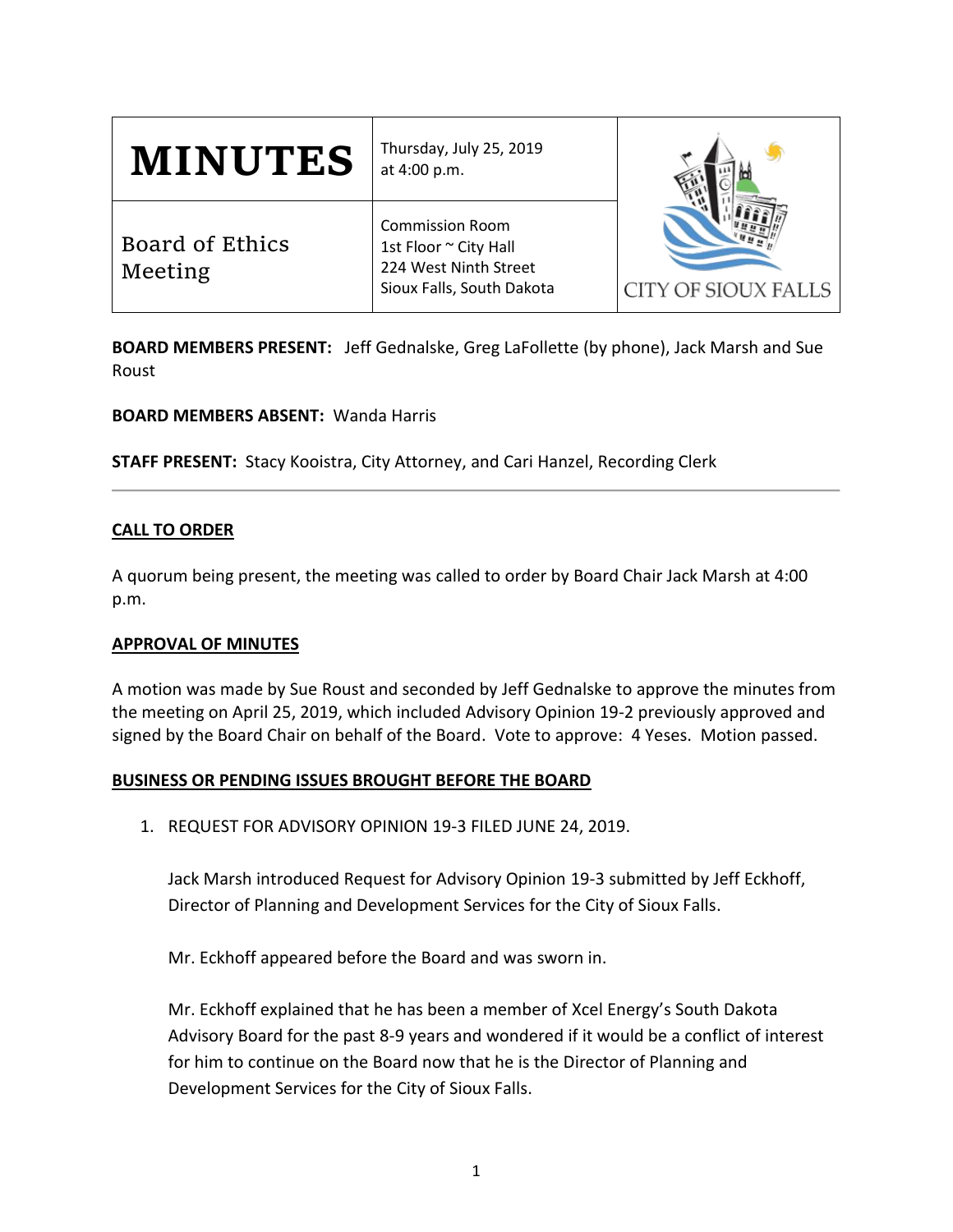Mr. Eckhoff explained that the purpose of the Advisory Board is to inform and educate business, education and government leaders on the operations of Xcel Energy.

Mr. Eckhoff further explained that service on the Board entails attending meetings generally twice a year, once in Minneapolis and the other usually in Sioux Falls. Xcel Energy pays for all travel and meal expenses and provides a stipend for attendance. Mr. Eckhoff indicated he would decline the stipend if he were to continue to serve on the Board.

Board members questioned Mr. Eckhoff regarding compensation, the intent of the Advisory Board, maintaining confidentialities, the relationship of Xcel Energy and the City of Sioux Falls and what Mr. Eckhoff's role as Director of Planning and Development Services is in that relationship.

Mr. Eckhoff advised the Board about potential conflicts he could foresee if he were to continue to serve on the Advisory Board and discussed the difficulty in recusing himself due to his role as Director.

Stacy Kooistra advised the Board on the pertinent ordinances and previous Board opinions they should consider and what the Board would need to determine as they discussed the Request for Advisory Opinion.

Further discussion was held by the Board.

Mr. Eckhoff advised the Board that he didn't think there was anything improper in his continued service on the Advisory Board but he was concerned with the public perception. The public's perception is very important to the reputation of the City and to him personally and not something he would want to jeopardize to continue service on this Board.

The Board discussed the possible crafting of an advisory opinion that would limit it to the specific facts at hand.

The Board opened the matter up to public input.

Bruce Danielson was sworn and provided input.

Considering the facts and discussions held today, Mr. Eckhoff decided to withdraw his Request for Advisory Opinion.